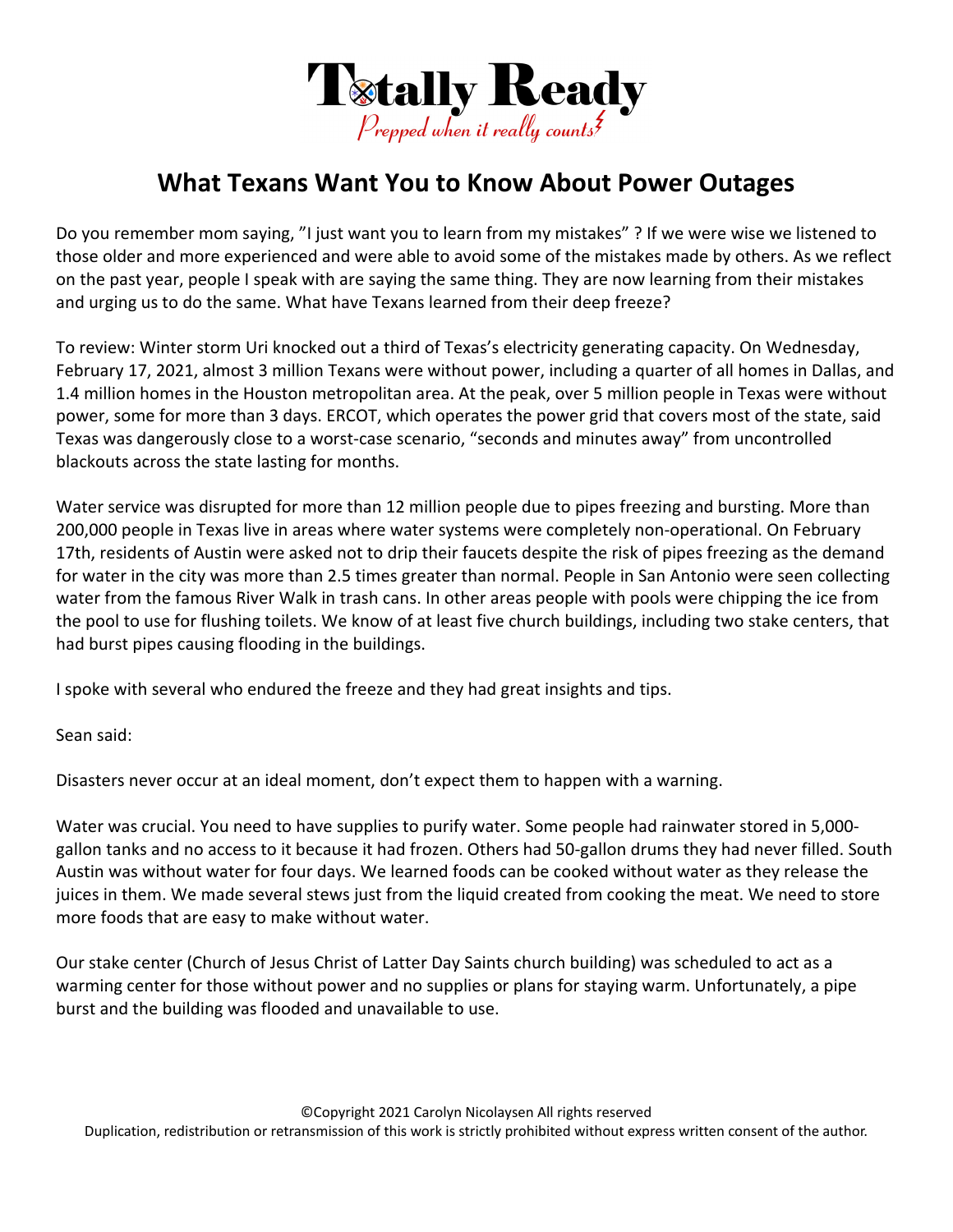

At one apartment complex, residents were evacuated due to broken pipes. By the time the apartments could be inspected it was too late to salvage them and the entire complex was condemned with all the residents losing their homes.

There is a two-month lead time to get a plumber. Lowes and Home Depot are completely out of supplies needed to repair plumbing.

We had no power for 48 hours. We set up a tent in our bedroom for the kids to sleep in and we slept in our bed. In bed we could not warm up and realized the mattress we have is designed to keep you cool as you sleep. It was drawing our body heat. We placed quilts under us to help alleviate the problem.

We discovered we had no 9-volt batteries stored.

People were over‐confident on the roads and there were many accidents. Texas is not equipped to plow streets or salt or sand them. All-wheel-drive vehicles were able to handle the snow and ice but others were not.

There was a run on the stores and gas stations leading up to the freeze and everything and everyone, was stressed. Monday the stores were closed. Tuesday the grocery store was open from 10 until 4 with long lines and limited purchases allowed.

In Austin, the largest consumer of power, water and natural gas is the semi‐conductor industry. There were hundreds of millions of dollars lost in the industry with one company losing over 100 million dollars in production. We are seeing the effect of the freeze in other areas of the country due to this shortage of chips. The auto industry is unable to acquire chips needed in production, triggering plant closures and slowdowns. Rental car agencies are unable to purchase cars needed to replace fleet vehicles. Prices on rental cars have skyrocketed increasing to as much as \$300 a day.

Family and friends were in need of water. We realized the more we are prepared to meet our own needs the more we can step up and help. Being prepared ourselves gives us the ability to serve.

As an engineer involved in manufacturing there are endless protocols that can go wrong. If businesses and families do not have a plan, they will be reactive and not proactive. What went wrong for others and what could have made them better? Listening to others with more knowledge. Some people did not even read the instructions with their generators.

Advice? Everyone needs to write out a plan. There was definitely more anxiety with people who were without some basic needs. People who were cold and couldn't get warm enough were definitely at a loss as to what to do. Most were ok for 24‐48 hours but concerned what they would do if they couldn't get water or if the snow filled tub ran dry to flush toilets. We are a part of a group in our neighborhood that passed around unneeded items. There is also a lot of information exchanged. Having a friendly group of neighbors was a boon to many.

©Copyright 2021 Carolyn Nicolaysen All rights reserved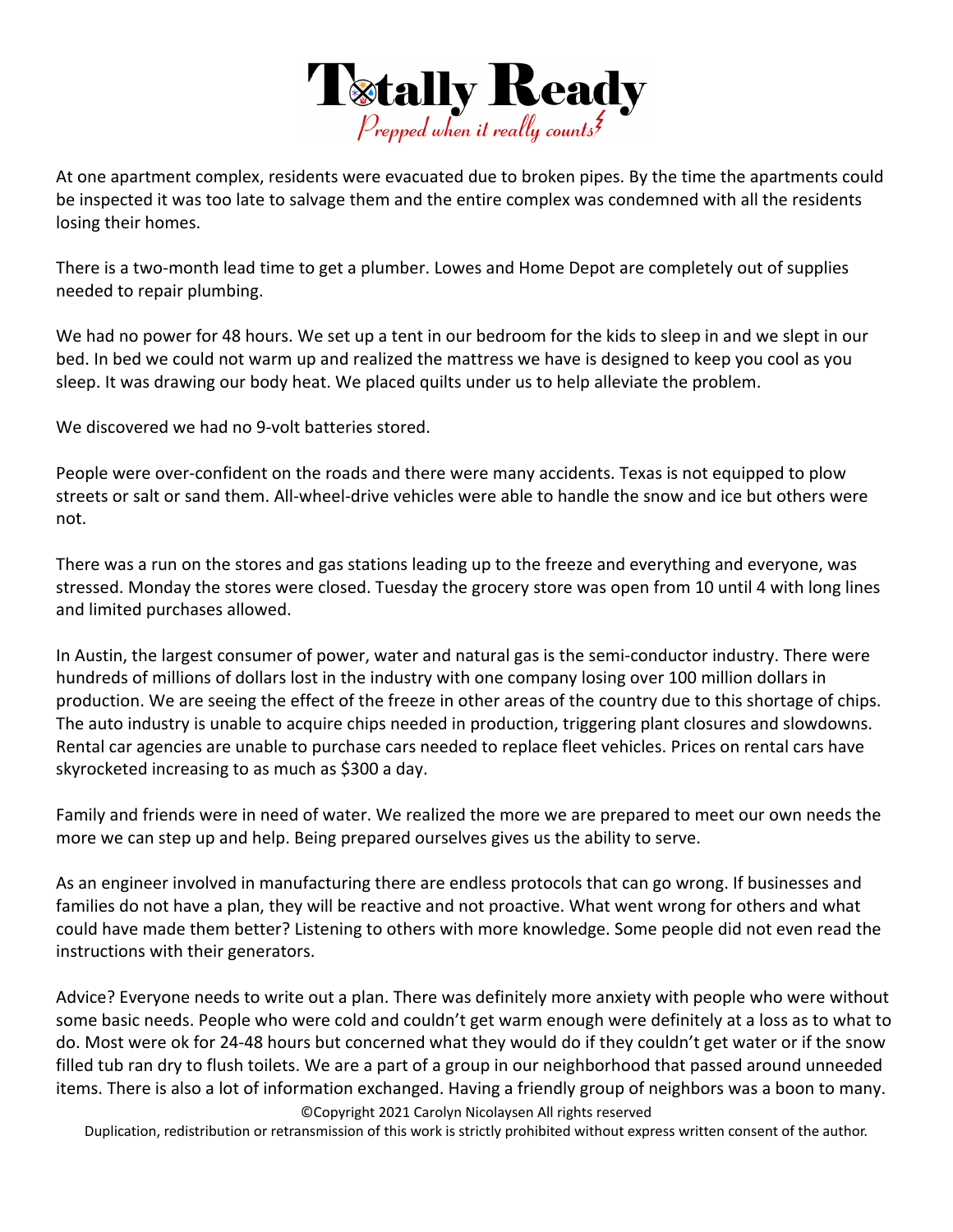

Having community support and relationships was a big component of preparedness. People seemed very ready to do what they could to help, sharing warm food, water and knowledge. That was encouraging to watch. Everyone needs a support group and a plan.

Note: Stephanie lives two hours away from Sean. This disaster was geographically massive!

Stephanie shared:

We wrapped pipes, brought in the potted plants and filled all our water containers. Even with this preparation we had a water pipe break in our attic. The pipe in the attic was unprotected and we did not even realize it was there. We discovered there was no insulation between the pipe and the roof. I don't know what we would have done if we hadn't had a pool. Check your attic for pipes.

Five families in our neighborhood had pipes burst. The on friend took down cabinets and found water behind them. Those with garages on the north side of the house had more pipes burst.

We only lost power for a day, but when we did we put the food from our refrigerator outside to keep it safe.

We needed more of a plan and so did our neighbors. They drained their pipes to protect them from freezing but turned the water back on too soon and they burst.

We lost 11 trees in our backyard.

My advice:

- Know where the water shut off valves are.
- Get a good generator and know how to hook it up.
- Know where all your water pipes are.
- Have lots of 100-hour candles.
- Have a way to cook. We were lucky we had a gas stove.
- Confine your family to a room to keep warm. We had a gas fireplace so we could keep that room relatively warm.
- Be organized enough to call the insurance agency immediately.
- Have several cases of drinking water on hand.
- Canned foods are the best choice for food storage, not dehydrated or freeze dried. If you need to eat those you may find they are gross.
- Keep the attic door or pull down stairs to the attic open to allow warm air up.
- Know how to use the things you have in new ways. We are all prepared for hurricanes but were not ready for a freeze or may have been but didn't understand how to use those resources.

©Copyright 2021 Carolyn Nicolaysen All rights reserved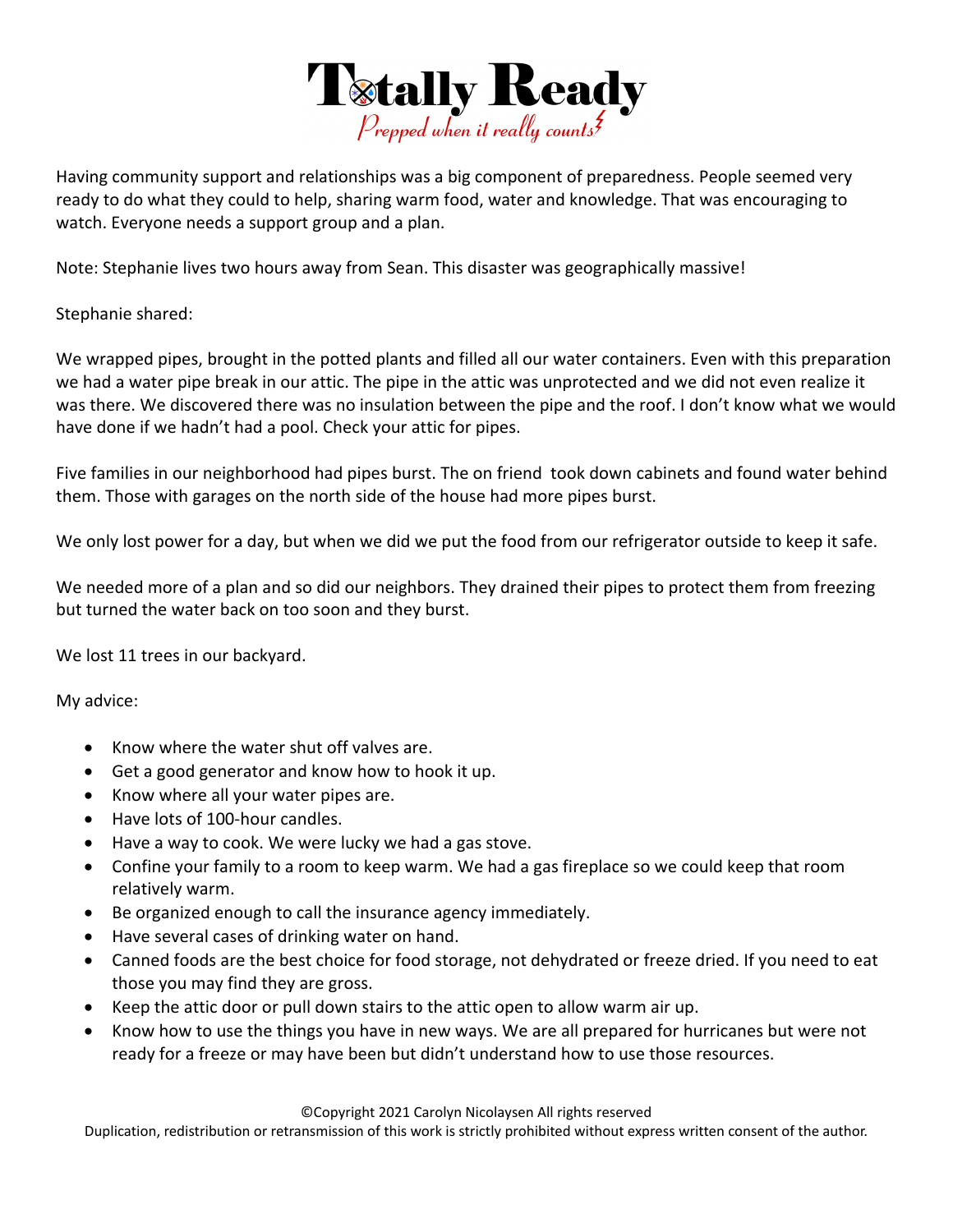

Kathleen lives 45 minutes from Stephanie and 2 ½ hours from Sean.

Kathleen:

We understand the power grid in Texas so we were aware we could lose power. We checked to make sure the gas fireplace was working and planned to stay in that room. We had no power from Sunday night at 6 until Tuesday at 4. We lost power again for another 24 hours. It threw us for a loop.

We decided we could try to confine ourselves to the kitchen and living room area. We have tile floors and they were freezing cold. We set up mattresses in front of the gas fireplace for sleeping. After several hours I remembered a tip from Carolyn to hang a blanket across the opening between rooms to contain the heat. We did that and within a half hour the room had warmed up.

I washed the dishes but should have saved the water in the tank. One member of our ward was without water for three weeks. No one knew of the need. We need to be comfortable and able to ask for help and to talk about our needs.

We had winter clothes since we had just moved from a northern state. We had food and water stored. Our son was disappointed when things returned to normal. He thought it was "quite fun".

Because Texans are used to hurricane and power outages many have generators. Those who did not had temperatures in the low 40s in their homes. People realized this would be different than a hurricane and they were dreading the freeze and panicked over it on social media.

We all need to work on our level of preparedness.

Marea is 4 hours from Kathleen and 4 % from Sean and Stephanie. I tell you this so you can understand just how widespread a disaster can really be.

Marea shared:

This threw me for a loop. We never lost power because we live near a fire station and police station, but I kept waiting for it to go out. Even with power the temperatures in many homes was between 30 and 40 degrees. Many people were making flowerpot heaters.

We are used to getting hail here, so I wasn't too worried at first. We really can get baseball size hail.

Everything here was shut down. The hotels either had burst pipes or they were full. When the grocery stores opened again there were no cleaning supplies, milk, bread or toilet paper. It took a week to find the bread we normally eat. We had stocked up on food because of the pandemic so we were ok. On Friday when we heard the storm was coming, we stocked up on milk and it lasted the whole storm.

©Copyright 2021 Carolyn Nicolaysen All rights reserved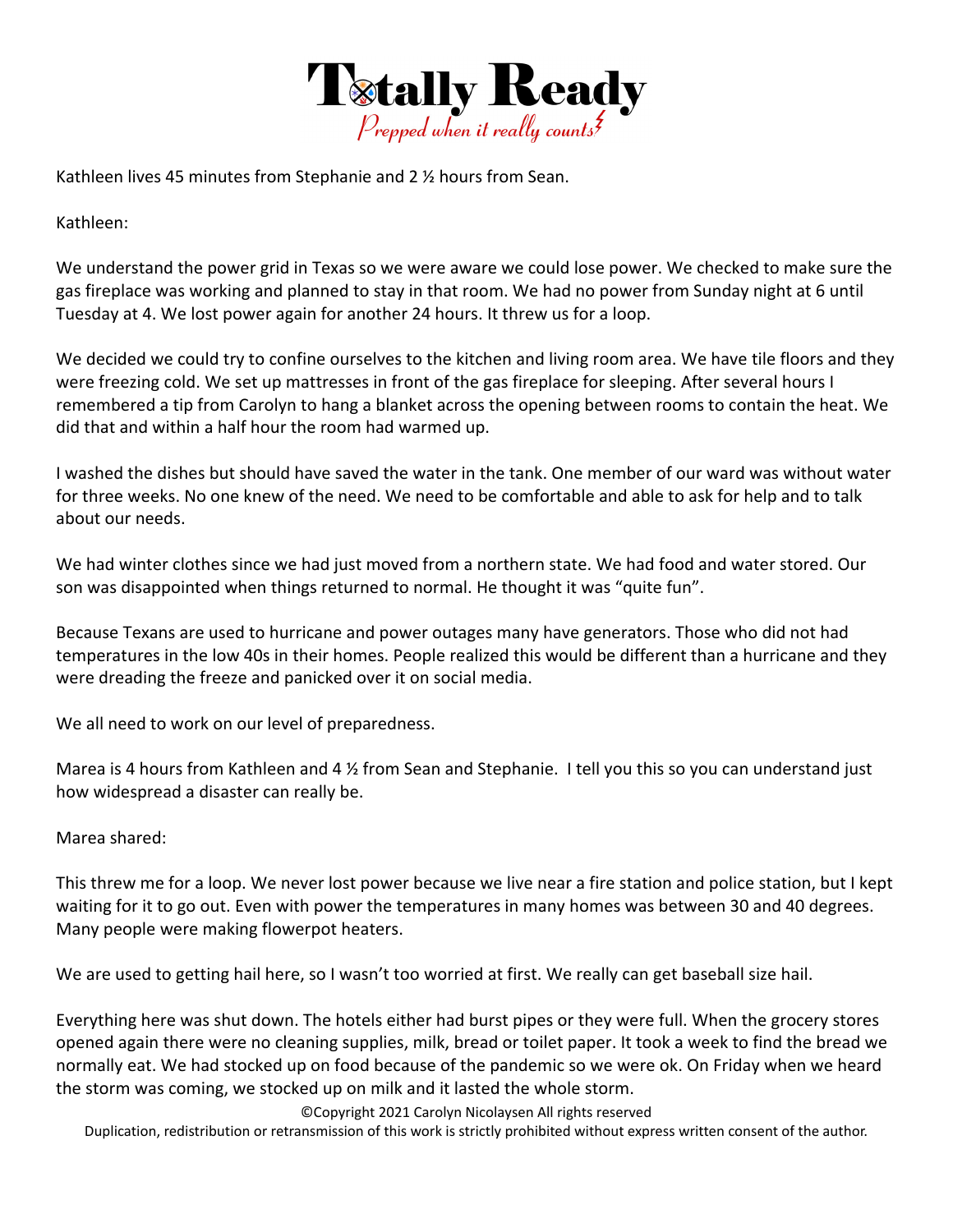

There were many homes with frozen pipes. I was terrified we might be without water because much of our food storage is dehydrated, a mistake. In Forth Worth, nearby there was a boil water order.

Many people had generators but did not know how to use them properly. One family had a member on oxygen and without proper use of the generator burned down their home. Several homes were lost due to improper use of generators.

Even hospitals lost power and generators they had counted on for backup power. Jeeps were used to transport essential workers due to ice and snow on the roads. Standard cars were of little use and there were many accidents.

It didn't matter how much money people had everyone has a story. We now have an emergency preparedness person called at church.

Shelters were open but many did not allow pets and they required masks and social distancing.

Texas has tax free Emergency Preparedness Days and we will be taking advantage of that this year. (Wow! Way to go Texas!)

Let me end with a few comments of my own. We have heard some important things from those whose comments I have shared. Let's review a few.

Disasters do happen that we do not expect and never at an ideal moment. We know the San Francisco Bay area and Seattle are due for a big earthquake. We may not be prepared for a big one on the New Madrid fault affecting Illinois, Indiana, Missouri, Arkansas, Kentucky, Tennessee, Oklahoma, and Mississippi. The last quake on that fault happened in 1895 and rang church bells in Boston. Did you know that? If you live in these states, are you prepared? If a disaster happened once in your area, it can and will happen again. The last Texas freeze of this proportion was in both 1899 and 1933. The lowest temperatures recorded in Tulia, Texas in 1899 and Seminole, Texas in 1933, both in February, was ‐23 degrees F.

Always read the instructions when using new equipment such as a generator or cooking device. The directions will warn you of hazards. Read them.

Fill your water barrels and other containers now. Many of us have purchased containers and failed to fill them.

You cannot count on supplies after a disaster. Lowes, Home Depot and all the hardware type stores will sell out of supplies needed for repairs and restocking may take weeks or months. Work now to prevent problem by purchasing items needed for prevention and repairs. For example: Purchase tarps now to prevent more roof damage after a storm. Wrap pipes now that are inside your home and store items needed to wrap outside pipes and faucets when a storm is approaching.

©Copyright 2021 Carolyn Nicolaysen All rights reserved